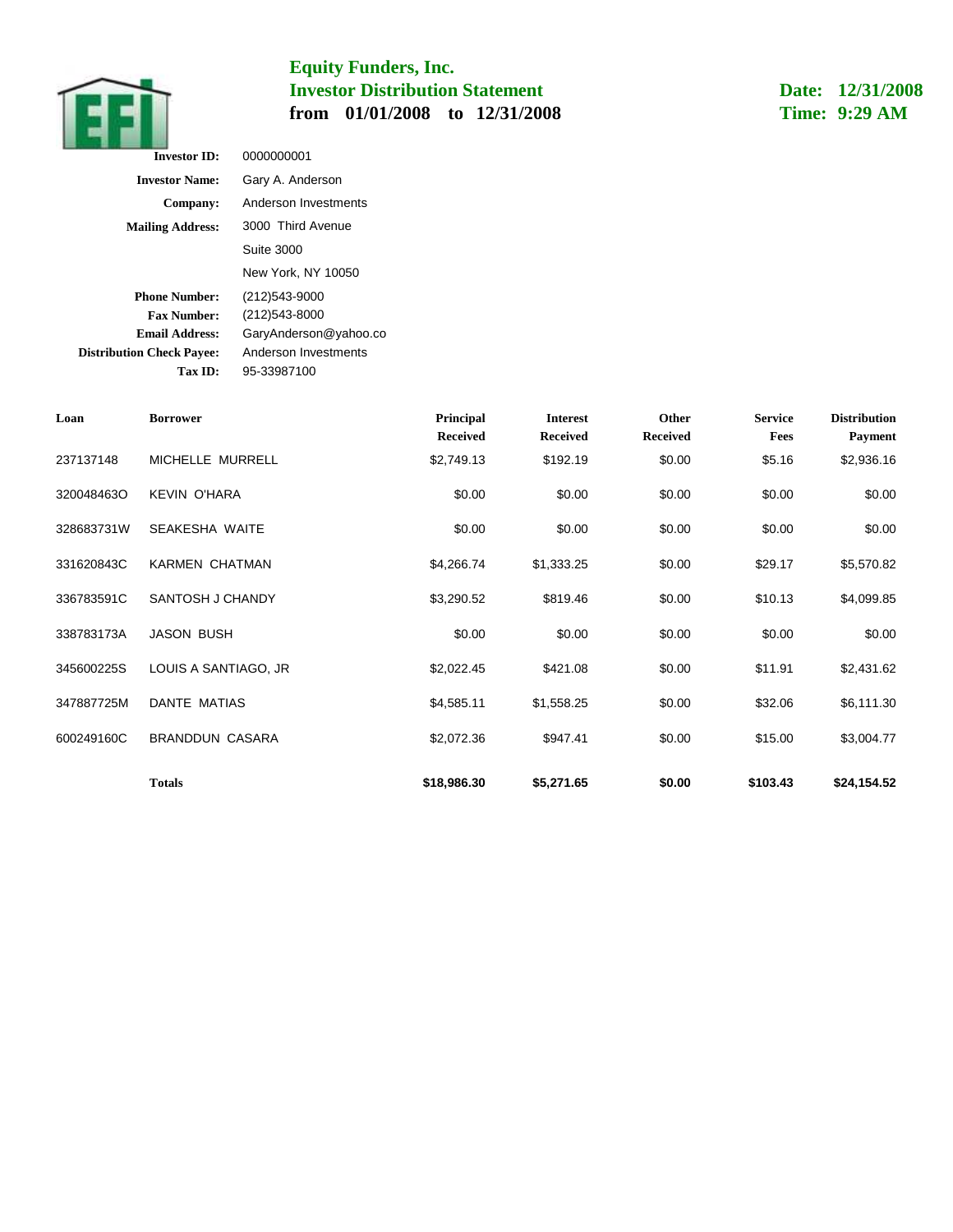

**Date: 12/31/2008 Time: 9:29 AM**

| <b>Investor ID:</b>     | 0000000002    |
|-------------------------|---------------|
| <b>Investor Name:</b>   | Mary C. Chen  |
| Company:                |               |
| <b>Mailing Address:</b> | 56 Palm Drive |

**Phone Number: Fax Number: Email Address:** MChen@aol.com **Distribution Check Payee:** Mary Chen Los Angeles, CA 90050 (213)400-9812 (213)400-9813

**Tax ID:** 678-12-4496

| Loan       | <b>Borrower</b>              | Principal<br><b>Received</b> | <b>Interest</b><br><b>Received</b> | Other<br><b>Received</b> | <b>Service</b><br>Fees | <b>Distribution</b><br><b>Payment</b> |
|------------|------------------------------|------------------------------|------------------------------------|--------------------------|------------------------|---------------------------------------|
| 320362402V | <b>MARY ANNE VORIG</b>       | \$0.00                       | \$0.00                             | \$0.00                   | \$0.00                 | \$0.00                                |
| 320480923M | <b>GLORIA MORGAN</b>         | \$2,685.51                   | \$352.43                           | \$0.00                   | \$4.89                 | \$3,033.05                            |
| 323625539J | LATOYA JONES                 | \$2,601.67                   | \$749.59                           | \$0.00                   | \$10.21                | \$3,341.05                            |
| 324049573S | KORNELL SZYMANSKI            | \$3,536.99                   | \$995.85                           | \$0.00                   | \$34.70                | \$4,498.14                            |
| 334805537C | <b>CHRISTOPHER S CORMIER</b> | \$2,110.95                   | \$221.98                           | \$0.00                   | \$3.04                 | \$2,329.89                            |
| 344565372M | <b>ROBIN MITCHELL</b>        | \$4,528.27                   | \$289.11                           | \$0.00                   | \$9.30                 | \$4,808.08                            |
| 347649659A | ARMANDO ARCEO                | \$2,257.29                   | \$228.61                           | \$0.00                   | \$4.63                 | \$2,481.27                            |
| 355546796C | <b>PAUL A CUNNINGHAM</b>     | \$0.00                       | \$0.00                             | \$0.00                   | \$0.00                 | \$0.00                                |
| 428753054M | <b>KATRINA MITCHELL</b>      | \$4,325.82                   | \$690.33                           | \$0.00                   | \$11.63                | \$5,004.52                            |
|            | <b>Totals</b>                | \$22,046.50                  | \$3,527.90                         | \$0.00                   | \$78.42                | \$25,495.98                           |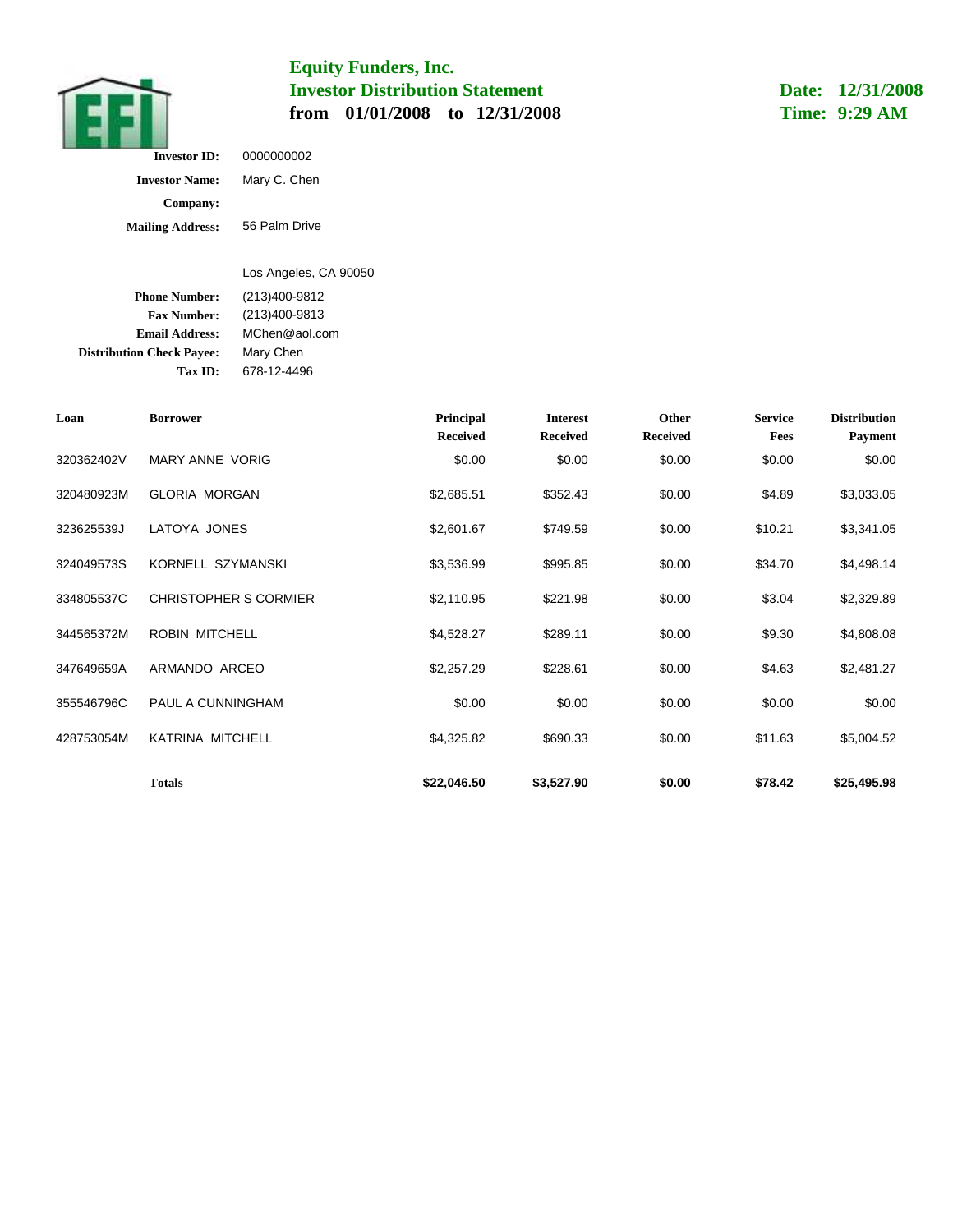

**Date: 12/31/2008 Time: 9:29 AM**

| <b>Investor ID:</b>              | 0000000003             |
|----------------------------------|------------------------|
| <b>Investor Name:</b>            | Sally L. Lee           |
| Company:                         | <b>Madison Capital</b> |
| <b>Mailing Address:</b>          | 1400 Wacker Drive      |
|                                  | Suite 990              |
|                                  | Chicago, IL 60090      |
| <b>Phone Number:</b>             | (312)901-4200          |
| <b>Fax Number:</b>               | (312)901-4300          |
| <b>Email Address:</b>            | SLee@MadisonCapital.co |
| <b>Distribution Check Payee:</b> | <b>Madison Capital</b> |
| <b>Tax ID:</b>                   | 95-92380405            |

| Loan       | <b>Borrower</b>        | Principal<br><b>Received</b> | <b>Interest</b><br><b>Received</b> | Other<br><b>Received</b> | <b>Service</b><br>Fees | <b>Distribution</b><br>Payment |
|------------|------------------------|------------------------------|------------------------------------|--------------------------|------------------------|--------------------------------|
| 214677648S | NIKOLAY S BOYADZHIEV   | \$3,501.54                   | \$549.50                           | \$0.00                   | \$9.89                 | \$4,041.15                     |
| 320925272L | <b>JANUSZ LUBAS</b>    | \$2,769.08                   | \$763.70                           | \$0.00                   | \$16.17                | \$3,516.61                     |
| 338504981L | <b>DEBRA LUKE</b>      | \$4,051.14                   | \$504.46                           | \$0.00                   | \$13.60                | \$4,542.01                     |
| 341666689B | THOMAS BOULAHANIS      | \$0.00                       | \$0.00                             | \$0.00                   | \$0.00                 | \$0.00                         |
| 352689993G | <b>JOHN A GARCIA</b>   | \$0.00                       | \$0.00                             | \$0.00                   | \$0.00                 | \$0.00                         |
| 358626523P | <b>JOSEPH E PABON</b>  | \$4,529.52                   | \$804.88                           | \$0.00                   | \$15.05                | \$5,319.35                     |
| 548457471G | <b>JOSHUA GRIFFITH</b> | \$5,005.30                   | \$1,298.88                         | \$0.00                   | \$24.34                | \$6,279.84                     |
|            | Totals                 | \$19,856.58                  | \$3,921.42                         | \$0.00                   | \$79.04                | \$23,698.96                    |